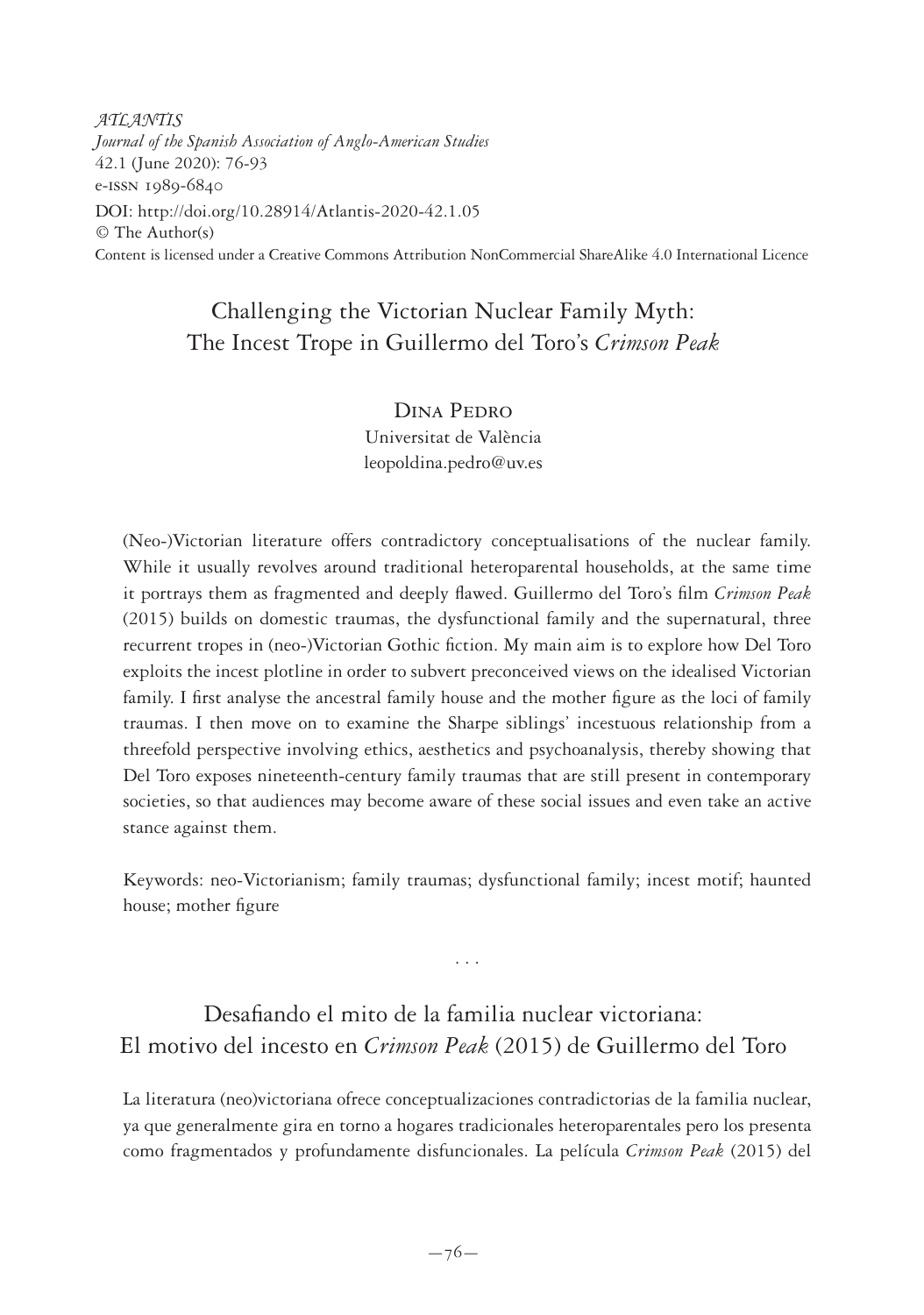director Guillermo del Toro se basa en tres motivos recurrentes en la ficción gótica (neo) victoriana, los traumas domésticos, la familia disfuncional y lo sobrenatural. Mi objetivo principal es explorar cómo Del Toro utiliza la trama del incesto para subvertir las visiones preconcebidas e idealizadas sobre la familia victoriana. En primer lugar, analizo la casa ancestral y la figura materna como origen de los traumas familiares, para a continuación examinar la relación incestuosa entre los hermanos Sharpe desde un enfoque triple: ético, estético y psicoanalítico. Sobre esta base, argumento que Del Toro representa traumas familiares del siglo XIX que continúan siendo relevantes en la sociedad actual, con el objetivo de que los espectadores puedan tomar conciencia de estos problemas sociales e incluso adoptar una postura activa contra los mismos.

Palabras clave: neo-victorianismo; traumas familiares; familia disfuncional; incesto; casa embrujada; figura materna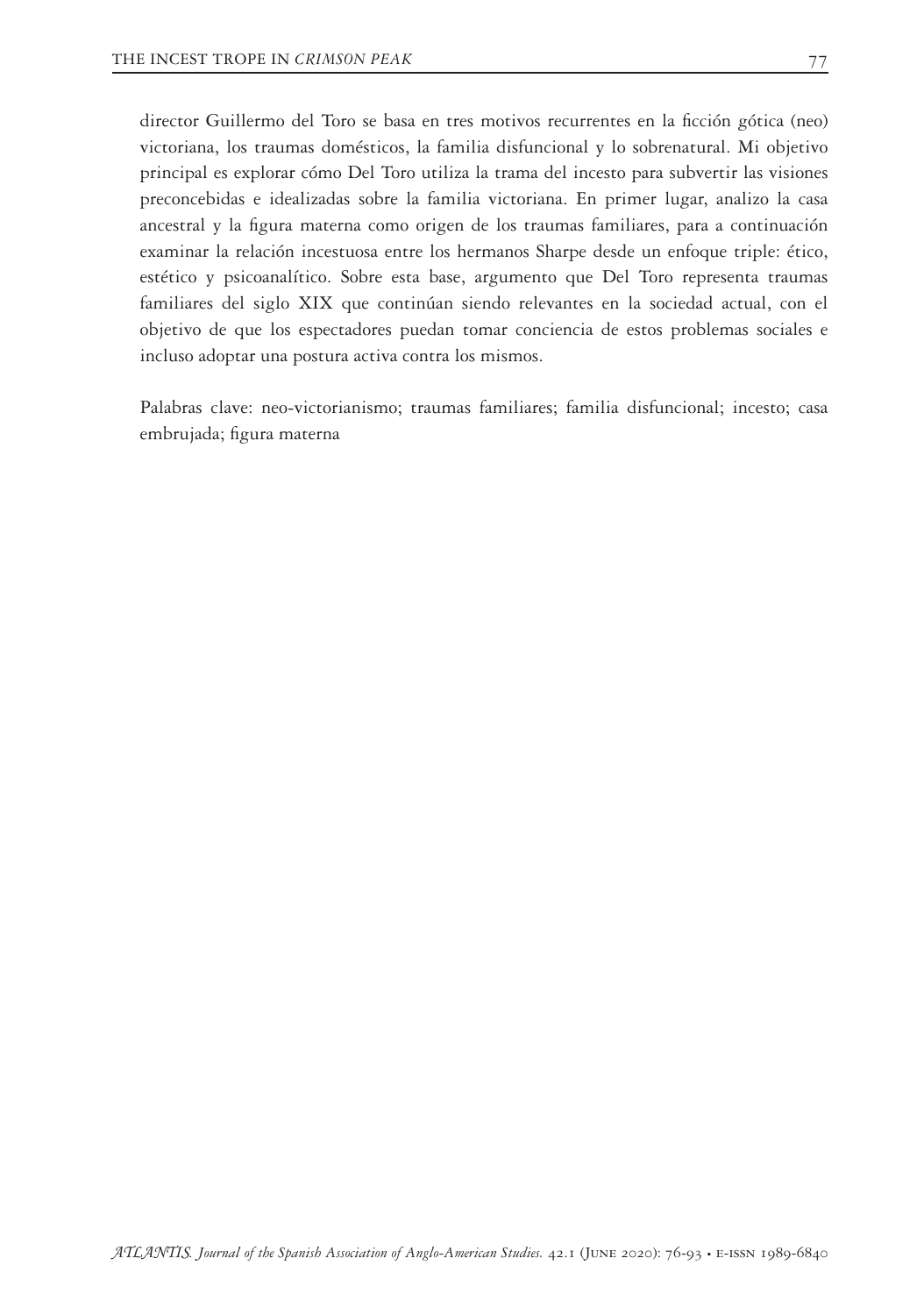### 1. Introduction

Guillermo del Toro's neo-Victorian film, *Crimson Peak* (2015b), portrays an incestuous relationship in late Victorian England in order to challenge idealised views of the Victorian nuclear family. Set in rural England in 1901, this Gothic romance revolves around Edith Cushing, an aspiring American writer who falls in love with Sir Thomas Sharpe, a British aristocrat. After her father is brutally murdered, Edith marries Sir Thomas and moves with him to his family estate in England, Allerdale Hall, leaving her former suitor, Dr. Alan McMichael, behind. The film portrays the incestuous relationship between the Sharpe siblings, Thomas and Lucille, who suffered child abuse at the hands of their mother. The family mansion is now inhabited by the ghosts of the siblings' victims—namely, their mother and Sir Thomas's three deceased wives. *Crimson Peak* appropriates several nineteenth-century plotlines and character archetypes—such as the detective figure and the ghost story—and is inspired by Victorian classics, mainly Edgar Allan Poe's "The Fall of the House of Usher" (2013, 1-28), Charlotte Brontë's *Jane Eyre* ([1847] 1987) and Emily Brontë's *Wuthering Heights* ([1847] 2003).<sup>1</sup>

In *Crimson Peak*, the bond between Lucille and Thomas Sharpe replicates the siblings' incestuous relationship hinted at in Poe's tale. The protagonists in both works of fiction are trapped in a crumbling ancestral mansion, desperately trying to bring it back to its former glory. At the end, the Sharpe siblings meet the same fate as their counterparts in Poe's story: they die in their family home. In addition, the dysfunctional family ties and child abuse portrayed in the film echo the Brontë sisters' most celebrated novels. Thus, Thomas and Lucille were often locked up in the attic and regularly beaten by their mother as punishment, just as Jane Eyre was at her aunt's house and later at Lowood school. Moreover, they witnessed the gender violence that their father—who was absent for long periods, presumably dilapidating the family money—inflicted on their mother. Furthermore, the location of the central part of the film in a rural area in the North of England, with its inclement weather and dreary, Gothic scenery, seems to be inspired by the descriptions of the setting of *Wuthering Heights*. In fact, the incest plotline in the film appears to be triggered by the domestic violence that the siblings endured, as well as by the oppressive atmosphere they were surrounded by as they grew up.

Del Toro has been critically acclaimed for other Gothic films, such as the internationally lauded *Pan's Labyrinth* (2006), which is considered a companion to *The Devil's Backbone* (2001). More recently, he received two Academy Awards for the Gothic romance *The Shape of Water* (2017), set in Baltimore in 1962, where a mute cleaner falls in love with a humanoid creature. What all these Gothic films have in common is that they look back into the past in order to expose traumatic experiences that were concealed from public view. In fact, Keith McDonald and Roger Clark claim that "del Toro's filmic alchemy portrays the blending together of real-world historic trauma with

<sup>1</sup> Poe's "The Fall of the House of Usher" (1839) is quoted in this article from the 2013 collection of stories by Poe *Stories for Halloween*.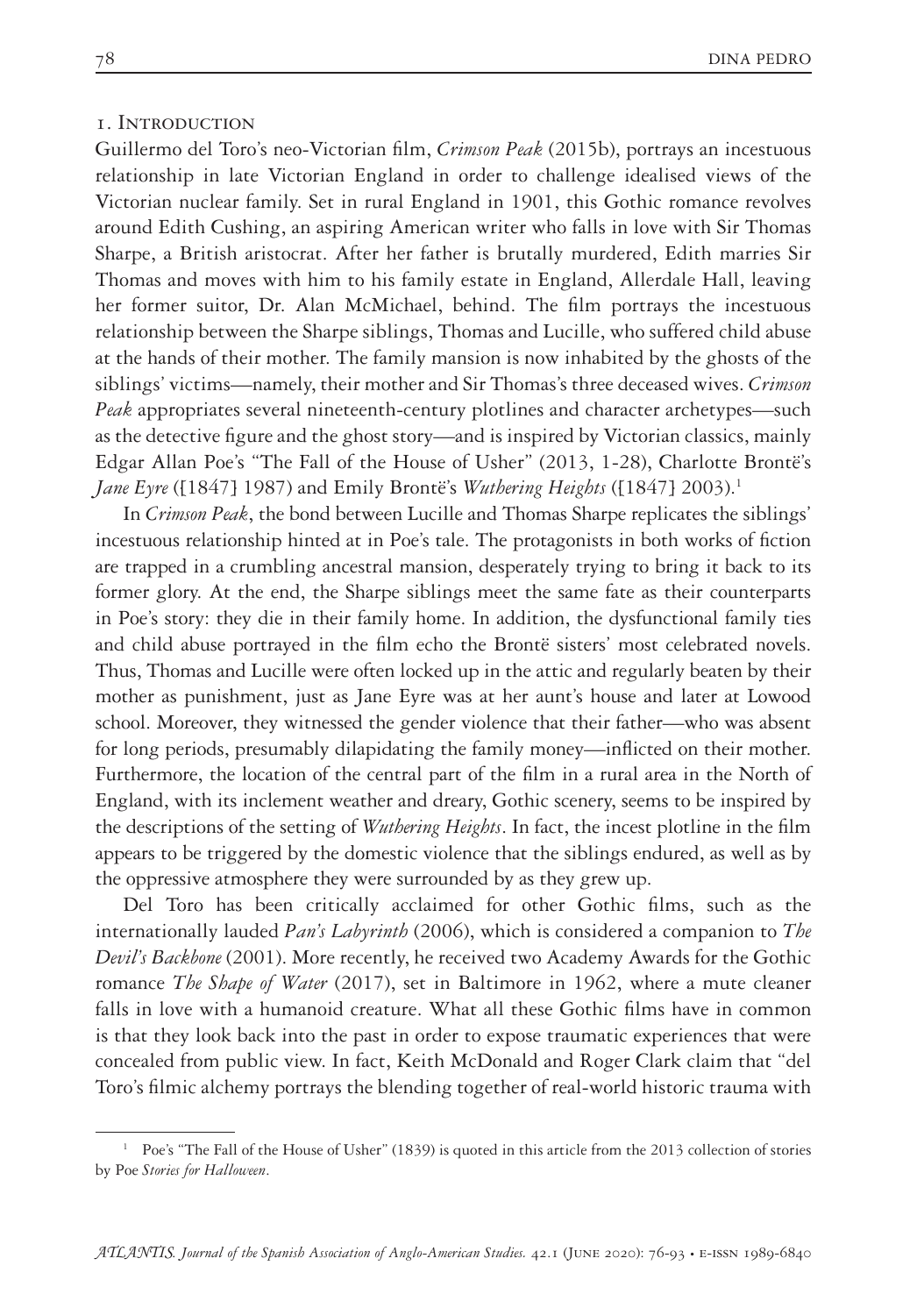supernatural phenomena" (2014, 5). The historical setting of *Crimson Peak* allows Del Toro to deconstruct the Victorian nuclear family—usually depicted as dysfunctional in (neo-)Victorian fiction—and to exploit the incest motif in order to bring Victorian family traumas to the fore. Del Toro clearly has a vast knowledge of both high and popular culture, as proved by the fact that his "films are all inspired by Gothic literature [...] and some are very specifically engaged with the Victorian Gothic tradition" as well as with "fairy tales and magic realism" (McDonald and Clark 2014, 12).

Critics define Del Toro as a transnational director, whose production ranges from low-budget films—e.g., *Cronos* (1993)—to Hollywood blockbusters—e.g., *Hellboy* (2004) and *Hellboy II* (2008)—and whose "individual vision [falls] somewhere in between geographical spaces, genres and production models" (Tierney et al. 2014, 1). Furthermore, he usually places the heroine at the centre of a "bildungsroman narrative" (McDonald and Clark 2014, 15), which specifically applies to *Pan's Labyrinth*, *The Shape of Water* and *Crimson Peak* itself. The protagonists of these films are young women whose tragic experiences allow them to face their inner and outer demons. Given their "macabre, twisted and often violent content" and the way they defy "conventions of gender and sexuality" (McDonald and Clark 2014, 8), most of Del Toro's films target a mature audience. *Crimson Peak* indeed incorporates violent content and challenges heteronormative sexuality in its portrayal of the incestuous relationship between the two homicidal siblings. His films also deal with humans that interact with monsters that are "misunderstood and alienated by the human population" (McDonald and Clark 2014, 3), as in the case of Edith, who interacts with the female ghosts in *Crimson Peak* and comes to realise that they are her guardians and helpers rather than evil creatures.

In the following pages, I provide, first, an overview of the cultural context of neo-Victorianism. Next, I synthesise the main principles of trauma theory and its application within the field of neo-Victorian studies. Taking all this into account and through a close reading of *Crimson Peak*, I then examine how, by exploring the incest trope, among other family traumas such as gender violence and child abuse, Del Toro destabilises preestablished conceptions of the Victorian nuclear family. Ultimately, I argue, the film bears witness to these traumatic experiences in order to foster the audience's empathetic engagement with the traumatised characters. This may eventually lead spectators to take a stance against the various kinds of domestic violence portrayed in the film.

### 2. Neo-Victorianism: A Brief Overview

In scholarly discourse the label *neo-Victorian*, coined by Dana Shiller (1997), has become the preferred denomination for postmodern rewritings of Victorian fiction. Generally considered to be a subgenre of so-called historiographic metafiction, a term introduced by Linda Hutcheon in her seminal work *A Poetics of Postmodernism: History, Theory, Fiction*, neo-Victorian fiction includes "well-known and popular novels which are both intensely self-reflexive and yet paradoxically lay claim to historical events and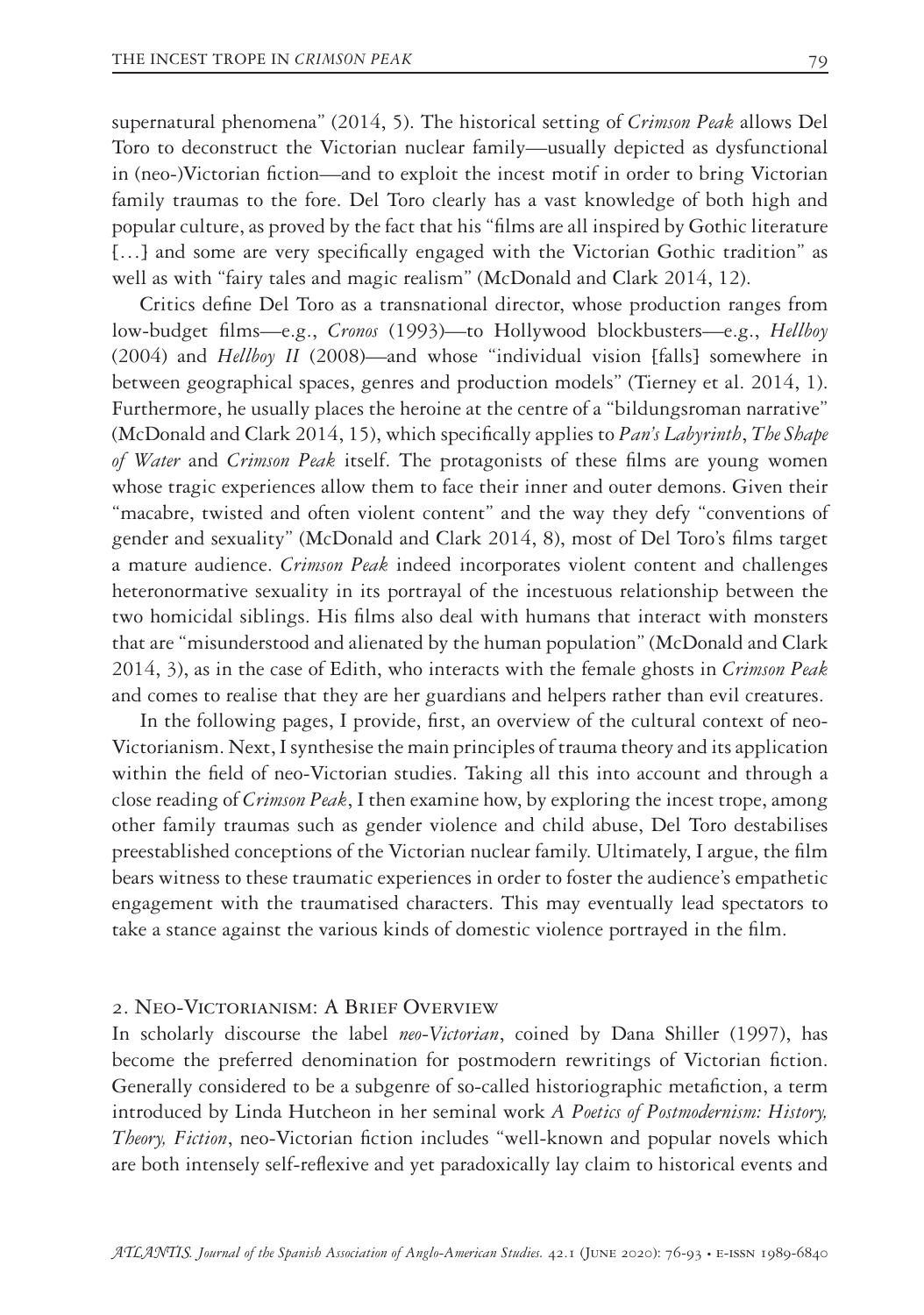personages" ([1988] 2010, 5). Consequently, neo-Victorianism appears to contribute to a "postmodern engagement with history" (Arias and Pulham [2009] 2010a, xii).

The emergence of neo-Victorian fiction dates back to the 1960s, when the two novels that inaugurated the genre were published, Jean Rhys's *Wide Sargasso Sea* ([1966] 1982) and John Fowles's *The French Lieutenant's Woman* ([1969] 1998). However, it was not until the 1990s that neo-Victorianism achieved both popular and critical acclaim, thanks to the publication of A. S. Byatt's *Possession: A Romance* (1990). From the 1950s onwards (Griggs 2018, 17), there has been a persistent flow of nineteenth-century heritage films and TV costume dramas, with recent examples including *Ripper Street* (Warlow 2012-2016), *Penny Dreadful* (Logan 2014-2016) and *The Frankenstein Chronicles* (Ross and Langford 2015-2017), as well as filmic adaptations and appropriations, such as Cary Fukunaga's *Jane Eyre* (2011) and Del Toro's *Crimson Peak* (2015b) itself, among many others. It is also worth mentioning that neo-Victorianism on screen is now beginning to leave behind the marginal scholarly status it has had in previous years (Primorac 2018, 2). Mark Llewellyn defines neo-Victorian fiction as "those works which are consciously set in the Victorian period […] to re-write the historical narrative of the period by representing marginalised voices, new stories of sexuality, post-colonial viewpoints and other generally 'different' versions of the Victorian," and stresses its capacity to establish links between nineteenthcentury and present-day societies by developing "creative dialogues with the past" (2008, 165). *Crimson Peak* serves this purpose clearly, as it places two female characters, the madwoman in the attic—the antagonist, Lucille Sharpe—and the Gothic heroine—the protagonist, Edith Cushing—at the centre of the story and gives them a voice in the text. Neo-Victorian narratives aim to critically engage with the nineteenth century rather than simply imitate or nostalgically look back to the past (Heilmann and Llewellyn 2010, 4), and *Crimson Peak* is also a prime example of that.

Due to its relative historical proximity, the nineteenth century is regarded as the point of departure of some of our current sociopolitical and economic concerns. Neo-Victorian authors revisit the Victorian period in order to address these contemporary anxieties, which include "questions of identity; of environmental and genetic conditioning; repressed and oppressed modes of sexuality; criminality and violence; the urban phenomenon; the operations of law and authority; science and religion; [and] the postcolonial legacies of the empire" (Sanders 2006, 129). *Crimson Peak* touches upon some of these present concerns, such as the construction of (fe)male identity through the subversion of traditional gender roles, the environmental conditioning of the Sharpe siblings in terms of the way the family mansion affects their behaviour and shapes them as violent criminals, and the disruption of repressed modes of sexuality in its portrayal of the siblings' deviant relationship in a rather explicit manner.<sup>2</sup>

<sup>&</sup>lt;sup>2</sup> Contrastingly, neo-Victorianism may also have a conservative bent, contributing to the construction of a strong sense of national identity at a time of immigration, globalisation and economic crisis and in the wake of the dissolution of the Empire (Heilmann and Llewellyn 2010). Owing to the current state of political turmoil in the UK generated by Brexit, this component might attain a more prominent role in neo-Victorian fiction in the coming years.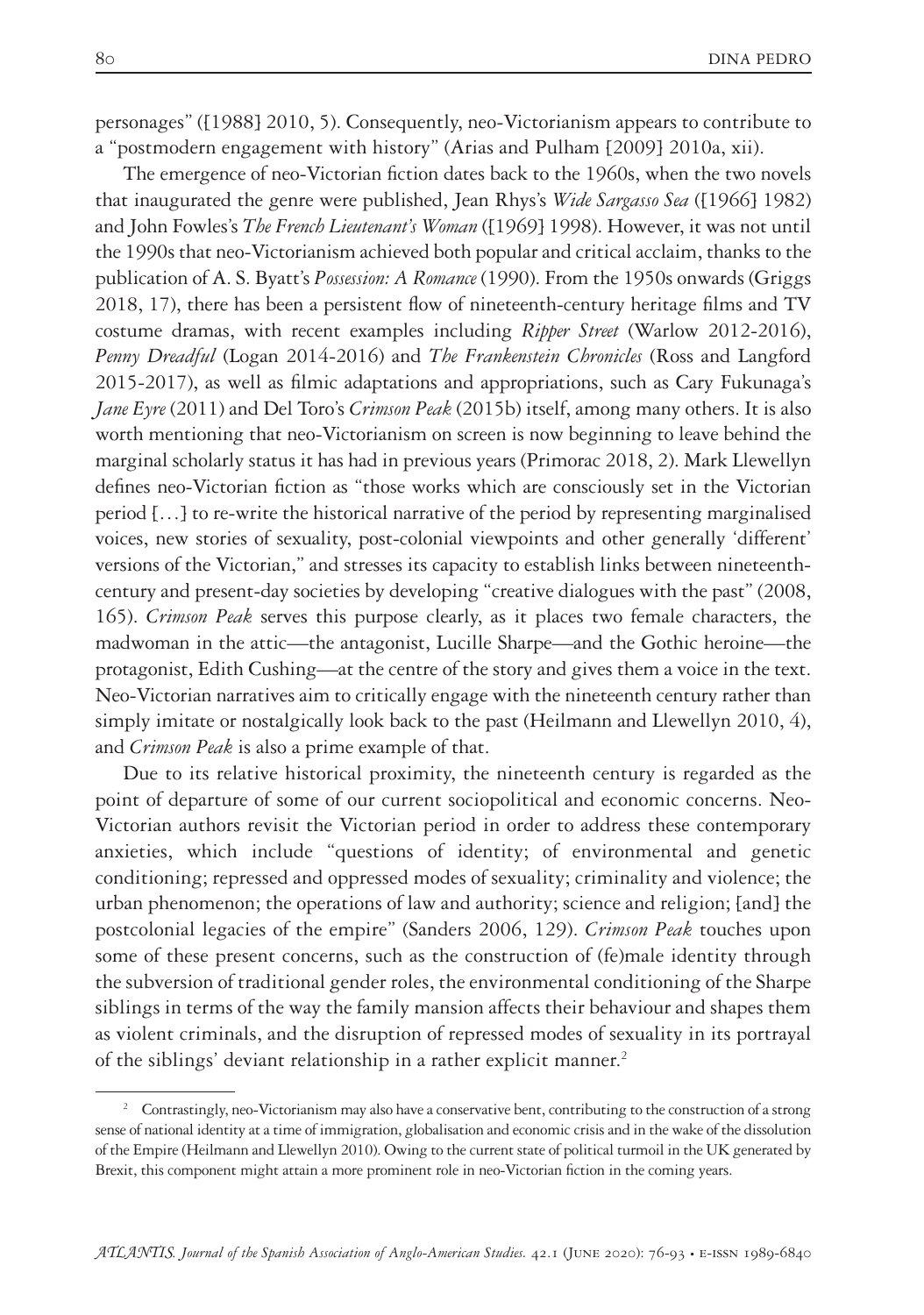Against this backdrop, I will analyse how Del Toro explores the dysfunctional family theme, in particular the incest trope, in order to challenge preconceived views on the Victorian nuclear household by giving voice to marginalised characters within the family, mainly the absent mother figure, the madwoman in the attic and abused children. Moreover, I will explore how his film subverts Victorian sexual repression by explicitly portraying deviant sexuality in the form of an incestuous relationship. In doing so, I contend that Del Toro creates a critical dialogue with the nineteenthcentury past as he brings to the forefront social anxieties that were concealed from public view in the Victorian era and that still resonate in our contemporary societies. In the next section, I introduce the methodological framework employed for the analysis of the film—trauma studies—and I also discuss how this approach can shed some light on both family and sexual traumas in *Crimson Peak*.

#### 3. Trauma Studies

Trauma theory started to gain prominence in the 1980s as a reaction against postmodern scepticism and relativism (Ganteau and Onega 2011). The practical application of trauma studies to contemporary fiction dates back to the groundbreaking work of a group of scholars associated with the Yale School of Deconstruction, including Cathy Caruth, Shoshana Felman, Geoffrey H. Hartman and Dominick LaCapra, who applied the founding texts of trauma studies—by authors such as Josef Breuer, Sandor Ferenczi, Sigmund Freud, Pierre Janet—to the analysis of Holocaust narratives and survivors' testimonies. The rise of the use of trauma theory in the study of contemporary fiction might derive from a need to verbalise, and so overcome, both collective and historical traumas (Ganteau and Onega 2013a, 1) and personal ones caused by violence exerted on sexually, racially and other marginalised groups. Ann Heilmann and Llewellyn assert that by verbalising their stories of trauma or by bearing testimony to others' traumatic experiences, survivors or witnesses might heal their emotional wounds and ultimately, in the case of survivors, come to terms with their traumatic pasts (2010, 37). Along the same lines, neo-Victorian fiction attempts to recollect and reshape the nineteenthcentury past by *narrativising* the hidden personal experiences of Victorian characters.

The nineteenth century, a period ripe with profound historical transformations, has increasingly become a focal point for investigations on collective trauma and the possibility of cathartic *working through* in fiction. Indeed, E. Anne Kaplan claims that the temporal duplicity of neo-Victorian fiction lends itself well to "function as a belated reaction or 'working-through' of nineteenth-century traumas, as well as those of our own times, albeit more obliquely" (2005, 24). On the other hand, traumas that have a more personal and insidious component—such as family traumas—are also extensively explored in the neo-Victorian project. Motherhood and the domestic space of the home are key themes in neo-Victorian narratives of trauma, since they serve as "an important link to the generational past of the protagonists" (Heilmann and Llewellyn 2010, 28).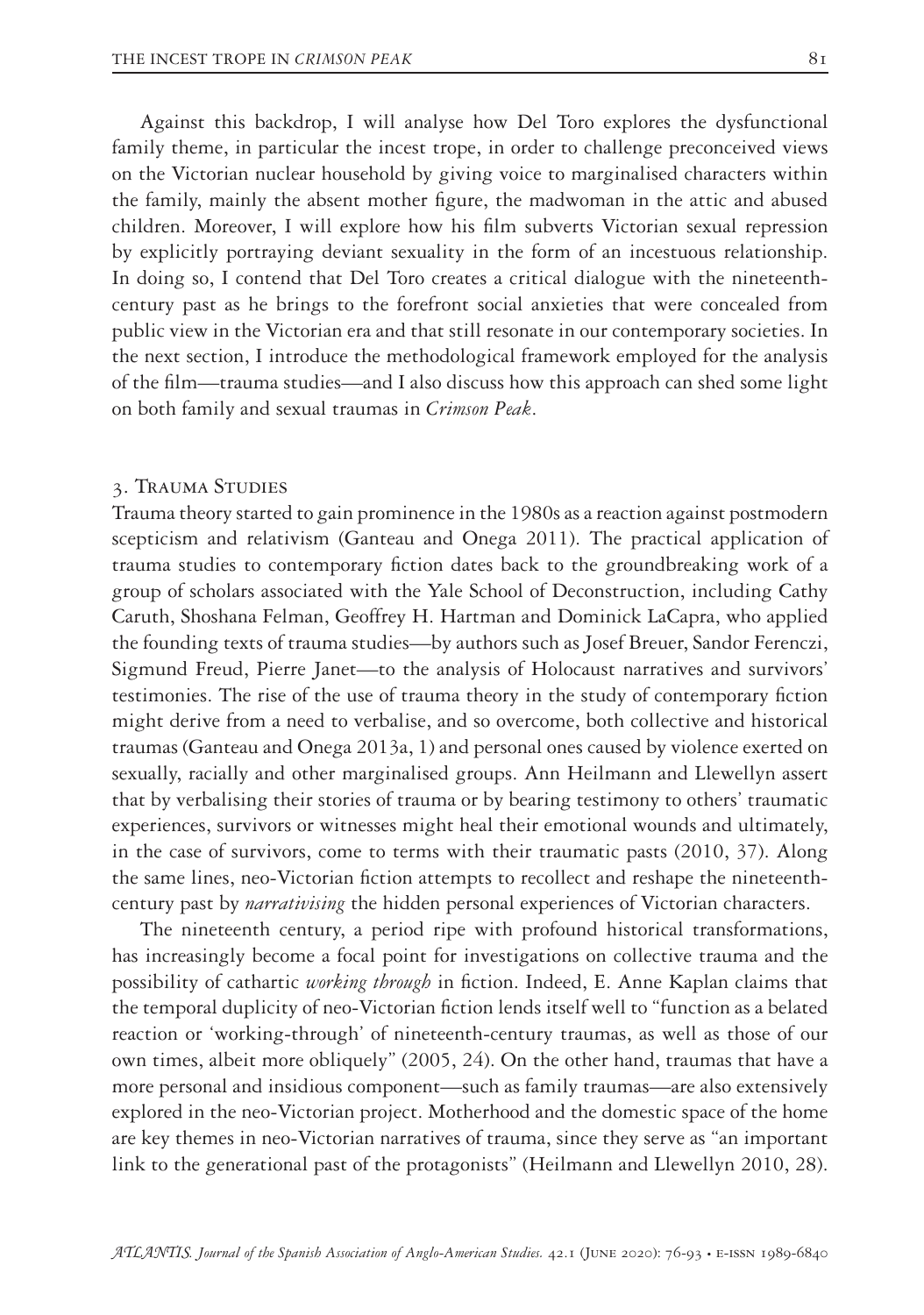Llewellyn also points to the prominence of the incest trope and domestic violence including child abuse and gender violence—in neo-Victorianism (2010). Furthermore, trauma theory foregrounds the tropes of haunting and spectrality, since phantasmagoric haunting occurs when a shameful, unspeakable event needs to be repressed or kept secret (Gruss 2014, 126). Spectral haunting has a pivotal role in neo-Victorian fiction and has been broadly studied (Arias and Pulham 2010b; Mitchell 2010; Boehm-Schnitker and Gruss 2014). As has been made clear above, both family traumas and spectral haunting lie at the heart of *Crimson Peak.*

## 4. Domestic Traumas in *Crimson Peak*: The Vampire Motif and the Incest PLOTLINE

Neo-Victorian fiction tends to show interconnections between acts of historical violence and their long-term sociopolitical effects, yet it also presents more insidious kinds of trauma linked to individual experiences, such as family crises. This is the case in *Crimson Peak*, where Thomas and Lucille's personal traumas are rooted in their childhood. The Sharpe siblings come from an aristocratic family that has lost its social status and wealth, so that they find themselves in a precarious financial position and feel compelled to lead a parasitical life in order to survive. For centuries, the Sharpe family has owned clay mines that have now collapsed due to excessive mining over the previous few decades. Sir Thomas Sharpe has designed a machine that might revitalise them, but he needs funds in order to build it. He and his sister come up with a plan to raise that capital: they select wealthy, vulnerable heiresses with no living relatives for Thomas to seduce and, eventually, marry. Once the wives have legally transferred all their money to the siblings, Lucille poisons them and hides their bodies in the cellar. I argue that this parasitical lifestyle, where the Thomas and Lucille take advantage of well-off women and later murder them, may be considered a form of economic vampirism, which they practise in an attempt to regain their family's glorious past. The vampire trope has been extensively explored in Gothic literature, and there has been "a recent explosion of vampires in the media […] within both the Gothic framework and the wider consumer context" (Piatti-Farnel 2013, 1), a trend that owes its popularity to the legacy of Gothic Victorian texts such as Sheridan Le Fanu's *Carmilla* ([1872] 2013) and Bram Stoker's *Dracula* ([1897] 2000) (Piatti-Farnel 2013, 3). Del Toro had previously exploited the vampire motif in his opera prima *Cronos*—albeit in a more literal sense, given that the protagonist turns into an immortal creature that needs to feed on human blood in order to survive—as a metaphor to examine the socioeconomic relations between South America and the US (Davies 2008, 395).

As previously mentioned, *Crimson Peak* is set in 1901, a period marked by the transition from the Victorian to the Edwardian era. The first part of the film is set in Buffalo, New York, while the second half takes place in rural England. There is a sharp contrast in the way these two worlds are portrayed, especially regarding the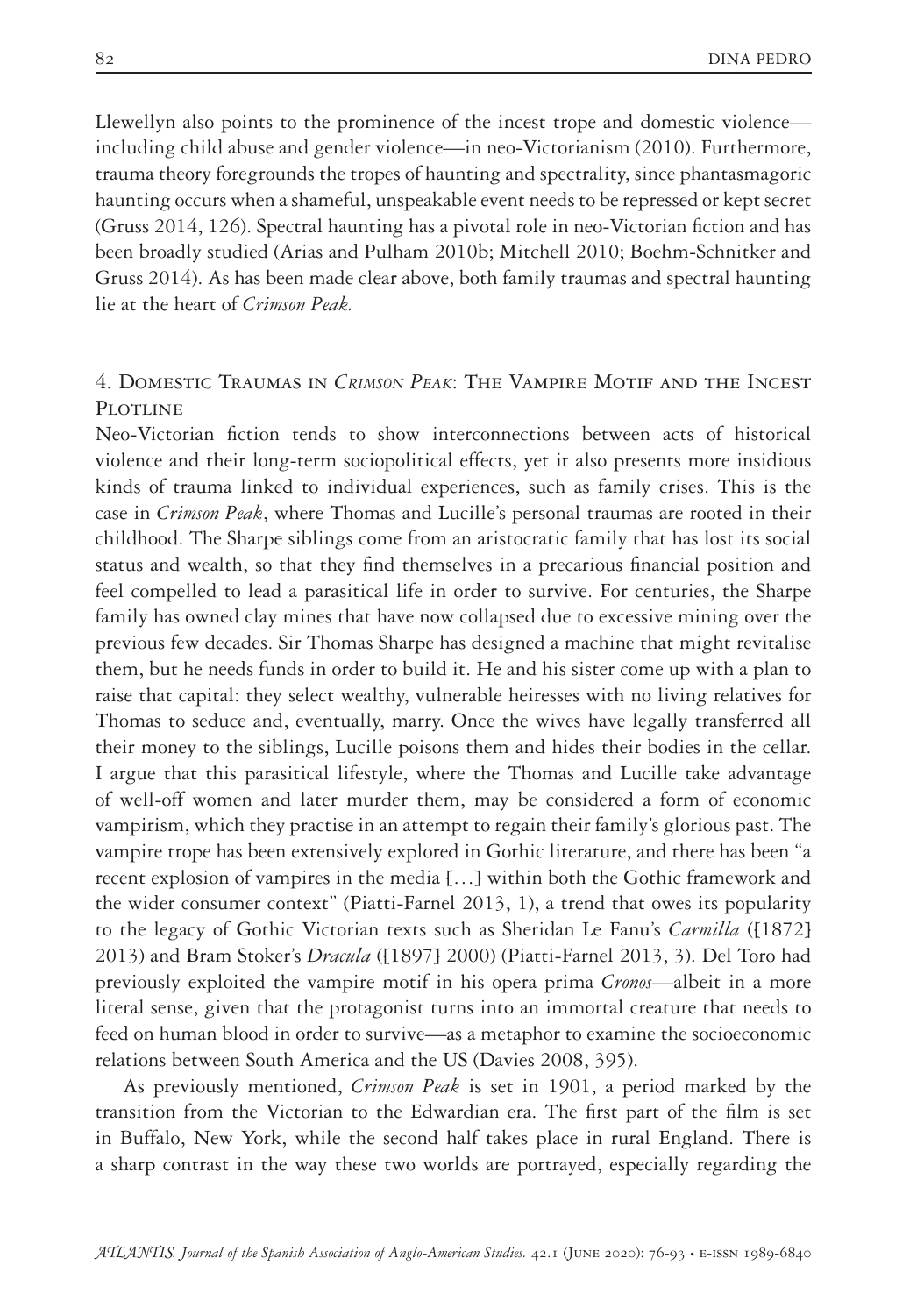lighting and colours associated with the different settings and characters. As Antonija Primorac states, *Crimson Peak* could be considered "Guillermo del Toro's flamboyant, colour-coded take on Gothic Victoriana" (2018, 133). In fact, when interviewed for the international film magazine *Sight and Sound*, Del Toro claimed that "the movie is divided into two—a golden passage which is modernity, and then a cyan blue passage which is Allerdale Hall. In the middle you have the colour red linking Lucille to the ghosts, to the ground" (2015a, 25). This aesthetic peculiarity seems to be common in both his Spanish-language films and his more commercial ones—such as *Hellboy I* and *II*—where there is "a notable use of colour, including contrasts of reds and golds with colder blues and greys" (Tierney et al. 2014, 2). *Crimson Peak* starts with a tracking shot whereby the camera follows Edith, the female protagonist, as she walks around the city of Buffalo (00:03:53). The elements in this mise-en-scène emphasise the characteristics that are normally associated with the New World, including its industrial and scientific progress, the hustle and bustle of a big city and its commercial activities. Del Toro makes use of daylight and there is a predominance of bright colours—oranges, light browns and pale pinks—with no shadows whatsoever. In contrast to this positive depiction of modern, urban America, rural England is portrayed as an economy based on natural resources and profoundly anchored in the past. Allerdale Hall is a rundown estate; its dilapidated house, submerged in a dark atmosphere, is surrounded by a gloomy, desolate landscape that contrasts sharply with the lively, jovial environs in Buffalo. When asked why he chose to establish this sharp distinction between turn-ofthe-century America and England, Del Toro stated that

in 1901 Buffalo, New York, and America in general were practically futuristic. In 1901 Buffalo was the most electrified city in the world. Edith is using a typewriter, we see cars on the streets, we can hear the constant trains in the distance, there's a telegraph, we hear phones ringing everywhere […]. Then she travels to a world that is frozen in time. In fact, we made that point in the design of Thomas and Lucille's clothes—they are 10 or 15 years older than anybody else's because they are their parents' clothes. So the idea was: can I pose Edith as the future, trying to break with the past and the guilt and the horror of that family? (2015a, 24)

As the director states, the idea that the siblings have remained frozen in their family past is reflected in their old, outworn clothes. When describing Thomas's suit to her father, Edith suggests that it is smart and of very good quality, but quite old fashioned: "Did you see his suit? It was beautifully tailored, but at least a decade old […]. And his shoes were handmade but worn" (00:11:58). The fact that the Sharpe siblings are so adamant about reactivating the family mines appears to be a vain attempt at returning to their family's glorious past, which cannot be achieved in the new capitalist world. Throughout the film, however, Edith desperately tries to bring Thomas back to the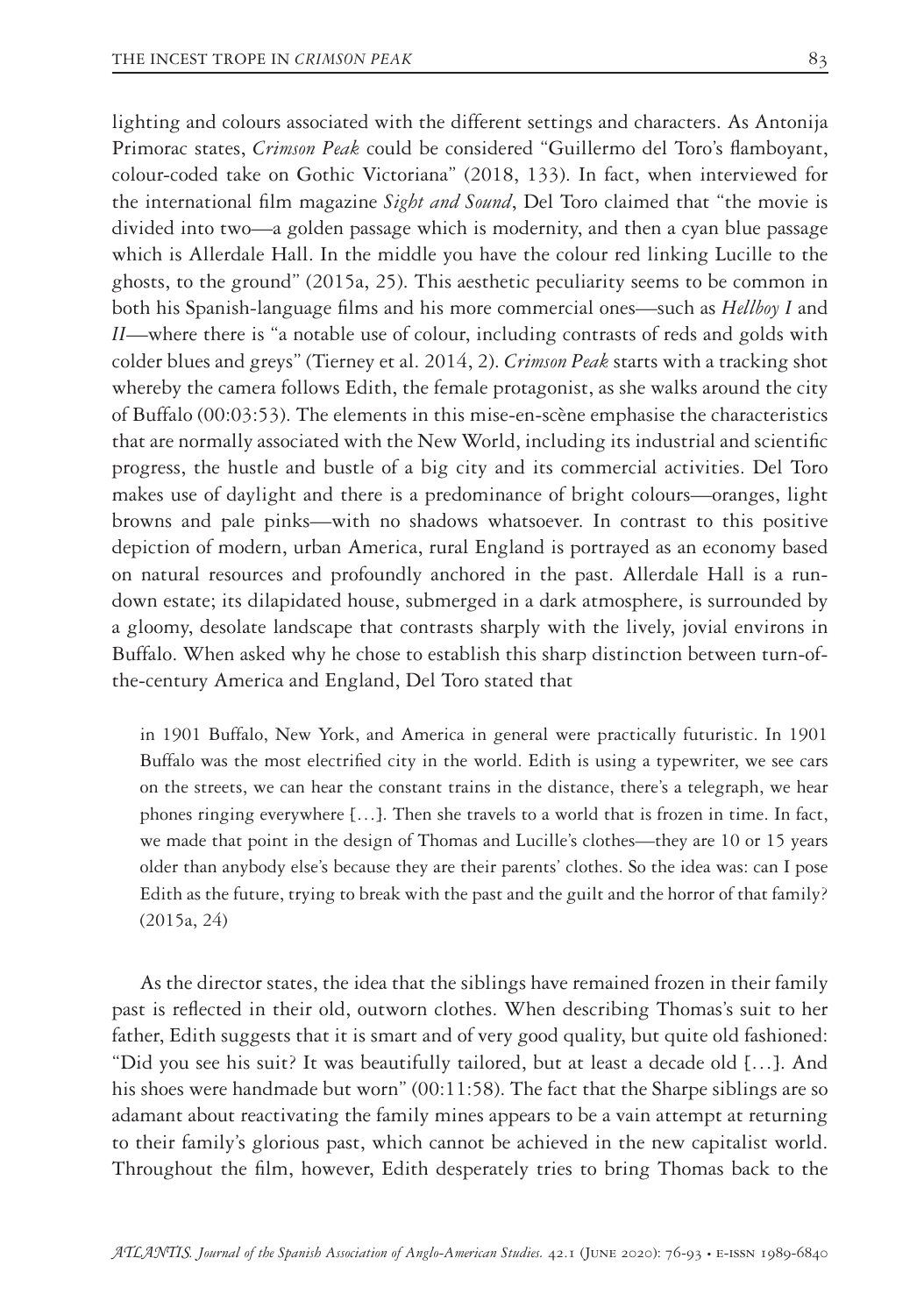present, forcing him to break with his family past. At one point, she tells him: "The past, Thomas. You're always looking to the past. You won't find me there" (01:10:29).

As stated before, *Crimson Peak* is a colour-coded film, especially when it comes to the portrayal of the main characters. Thomas and Lucille wear dark outfits and lurk in the shadows, whilst Edith is always surrounded by light, bright colours. This chromatic contrast strengthens the positive portrayal of the female protagonist as innocent, fresh and full of life, whereas the siblings are depicted as corrupt, miserable and insidious. Along the same lines, Rose-Anaïs Weeber describes Edith as a heroine with "a pure heart," a reflection of "what society or family deems she should be," and claims that this depiction is conveyed through her visual traits (2018, 118). Contrastingly, the everpresent darkness that surrounds the Sharpe siblings reinforces the idea of the vampire plot, which is hinted at halfway through the film when Lucille and Edith are walking around a park on a sunny day and come across some dead butterflies. Lucille claims that in the natural world animals eat each other in order to survive: "Beautiful things are fragile... At home we have only black moths. Formidable creatures, to be sure, but they lack beauty. They thrive on the dark and cold" (00:24:20). When Edith asks her what the moths feed on, Lucille replies they eat butterflies. This exchange could be interpreted as a metaphor in which the black moths represent the siblings, who feed on innocent, bright creatures in order to survive and thrive in the world, with the butterflies standing for their female victims. In fact, Bernice M. Murphy asserts that "the Sharp [*sic*] siblings are vampires of a sort—'Honeymoon Killer'-style financial leeches who travel the world targeting vulnerable but wealthy young women" (2016, 161). In addition, Del Toro argues that the chromatic contrast between the characters points not only to the siblings' vampiric nature, but also to Edith's transformation after she marries Thomas. Though Edith appears to be "golden" at first, "little by little her colours leach out until she is in white; they are literally sucking the blood out of her. I wanted the past to be represented by the colour red, which is the clay of the house and at the same time is the blood of the earth. It is about these aristocrats effectively sucking the blood out of the earth until it dries and even then, refusing to let it go" (2015a, 25).

The central locus of family trauma and ghost stories in (neo-)Victorian Gothic fiction is often the family home, since it is usually a space haunted by past tragedy and a female presence (Heilmann and Llewellyn 2010, 35). Once Edith leaves modern America behind and sets foot in Allerdale Hall, she soon realises that the siblings come from a profoundly dysfunctional family and that their relationship is not as fraternal as it might seem. According to Emilia Musap, "ever since Horace Walpole's *The Castle of Otranto* (1764), the mansion has been the very structure upon which the Gothic narrative is built" and "the site of family horror" where there is "a prosecuted heroine, literally or symbolically imprisoned within the confines of the four walls" (2017, 3). Del Toro has explored the haunted building trope in other films, most notably in *The Devil's Backbone*, set in an old orphanage haunted by the ghost of a murdered child named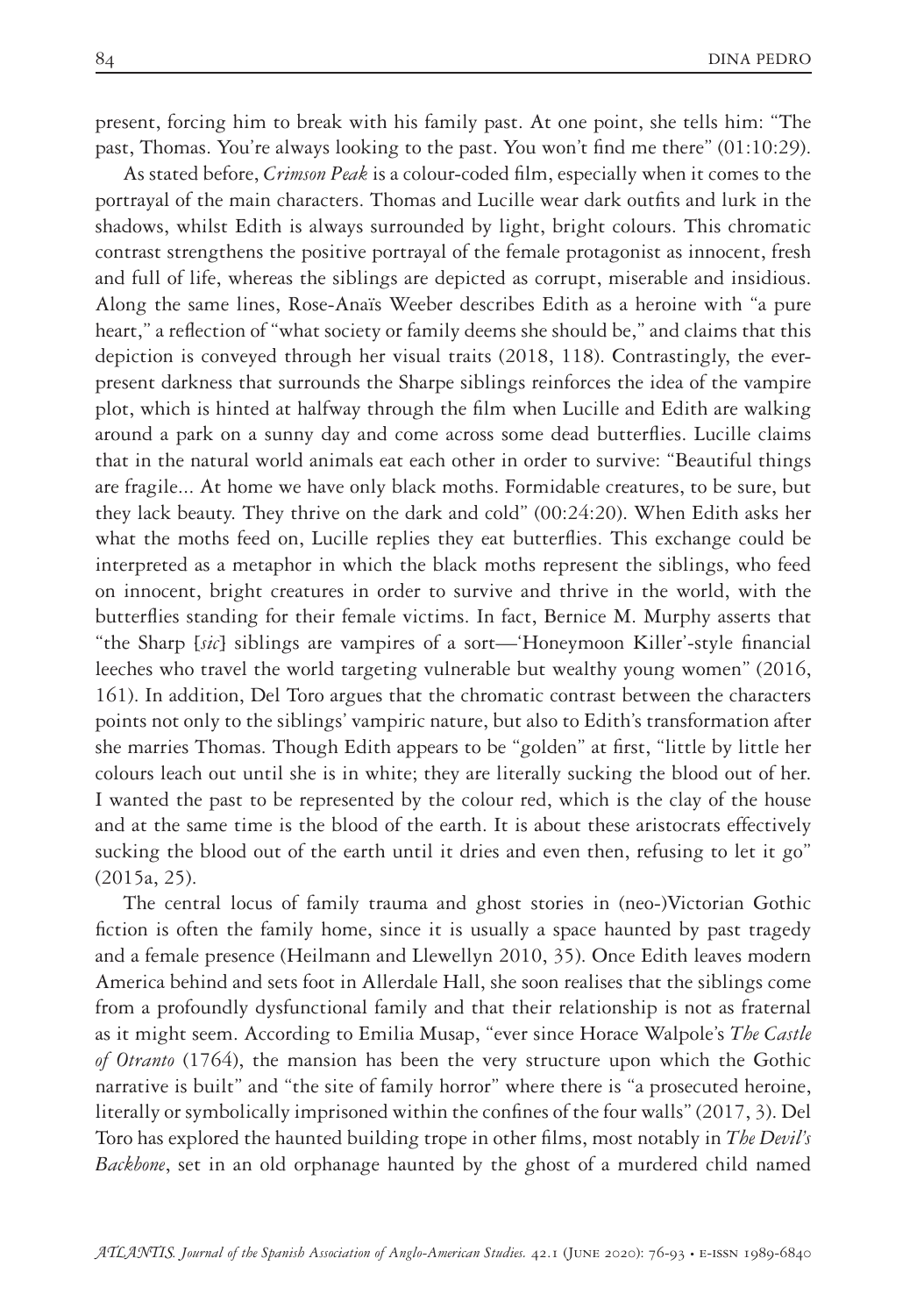Santi. In *Crimson Peak*, the ancestral home is haunted by several female ghosts, namely Thomas and Lucille's mother and the former's murdered wives. At the end of these narratives, the Victorian house is usually abandoned or it collapses, the embodiment of "womb and tomb in one: a maternal legacy for both male and female heirs, an heirloom [...] which, passed from one generation to the next, threatens to repeat itself" (Heilmann and Llewellyn 2010, 36). Along the same lines, Musap considers Allerdale Hall a tomb, a place of death that is bound to fall apart, but also a womb, given that it is the place of origin of the siblings, "who eventually become unborn and fuse permanently with the very structure of the mansion" (2017, 11). Thomas and Lucille are bound to this family legacy, attached to a house they cannot leave behind, since it is the last remnant of their family's past glory, as Thomas himself confesses to Edith: "it's a privilege we were born into and one we can never relinquish" (00:41:31).

As Weeber (2018, 120) states, the ancestral home evokes Poe's in "The Fall of the House of Usher," since they are both located in dreary, desolate areas and are shrouded in gloomy, oppressive atmospheres. The elements of the mise-en-scène in these two works of fiction create a Gothic scenery, where the ancestral houses are run-down and crumbling. Moreover, the furniture is, in Poe's words, "profuse, comfortless, antique and tattered" and both houses could be described as "haunted palaces" (2013, 13). Just as the house of Usher has a fissure in its façade that eventually makes it fall apart, Weeber argues that in *Crimson Peak* "the crack is coming from below ground, from where the secrets are hidden from sight" (2018, 120). As Thomas explains to Edith, "we try to maintain the house as best we can, but with the cold and the rain it's impossible to stop the damp and erosion. And with the mines right below, well, the wood is rotting, and the house is sinking" (00:41:11).

Furthermore, the family house in (neo-)Victorian narratives can sometimes be an outer reflection of the characters' inner tribulations, with "isomorphic correspondences between the house and its inhabitants replacing the metonymic chain of association of the realist novel. Verisimilitude is sacrificed for the benefit of odd and uncanny effects" (Heilmann and Llewellyn 2010, 45). Thus, the ruinous state of the family house in *Crimson Peak* reflects the siblings' inner corruption and, as Weeber claims, acts as a mirror of its inhabitants' sins (2018, 120). Throughout the years, the house has absorbed the siblings' sexual transgressions and horrendous crimes, but also the violence they were subjected to as children. It therefore becomes a character in itself and is "anthropomorphised by being on several occasions identified as the active subject holding the characters as puppets or mannequins in its grip" (Heilmann and Llewellyn 2010, 45). In fact, Thomas points to these anthropomorphised characteristics of the mansion when he tells Edith that "the house breathes" (00:48:35).

In regard to the characters, Heilmann and Llewellyn claim that the protagonists of neo-Victorian narratives of family trauma tend to be archetypically "abandoned children, whose lives are profoundly affected by dysfunctional parental and sibling ties, and who must negotiate a precarious sense of self against the backdrop of past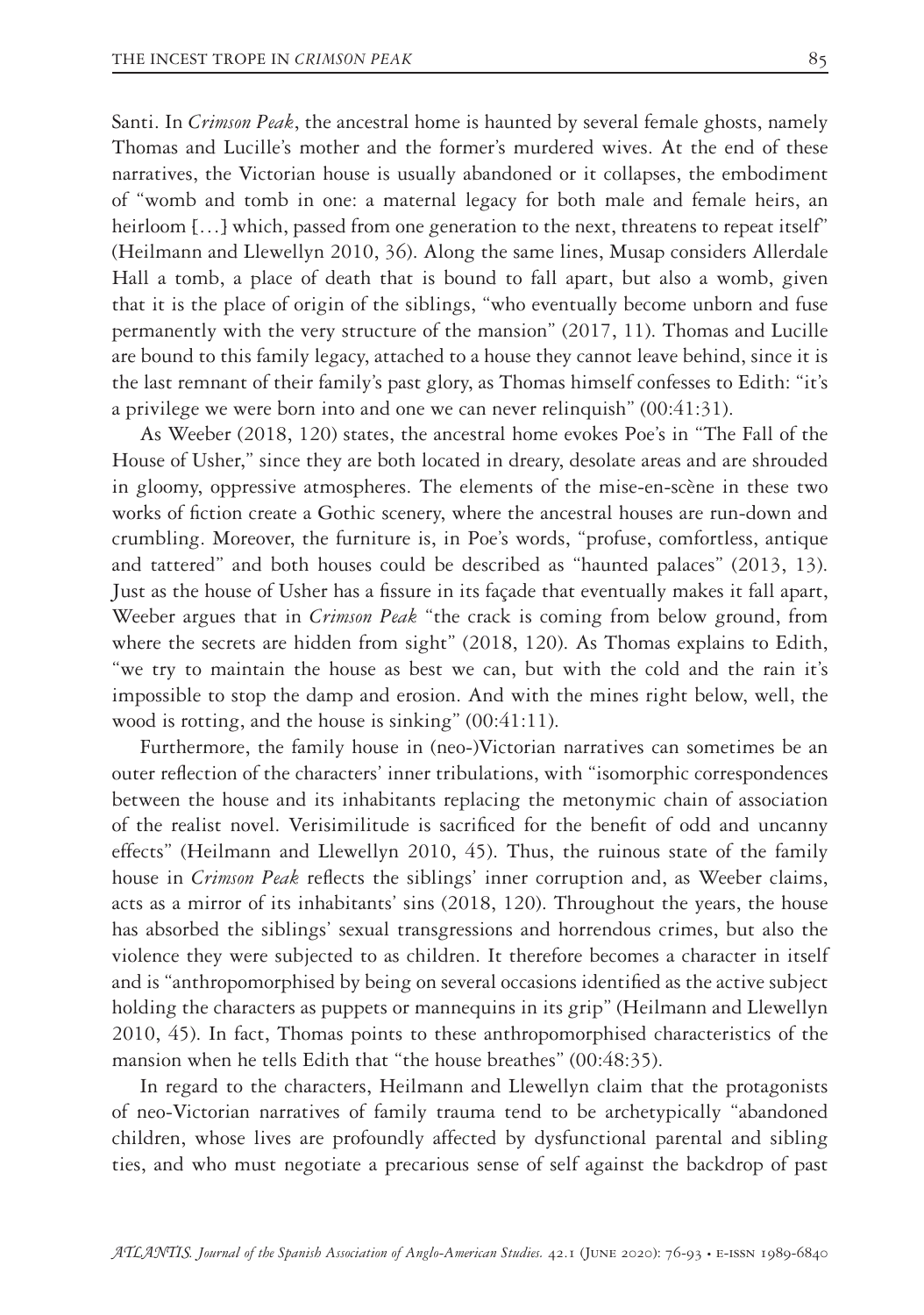and present family trauma played out over their bodies" (2010, 41). As noted earlier, Thomas and Lucille are orphans who suffered child abuse at the hands of their own mother, being locked up in the attic and frequently beaten, while their father was mysteriously absent. I argue that they try to cope with this family trauma by engaging in an incestuous relationship since they are alone in the world and can only find solace in each other. According to Llewellyn, the current fascination with the family taboo of incest in historical fiction set in the nineteenth century seems to reflect an "attempt to interpret a revised understanding of the domestic, and desiring, spaces of the (neo)Victorian family" (2010, 134). The presence of incestuous narratives in neo-Victorian fiction might also be derived from the contradictory conceptualisations of incest during the Victorian era—from both ethical and aesthetic points of view—that we have inherited and perpetuated. Llewellyn points out that "the period between 1835 and 1908, from the Deceased Wife's Sister Act through to the Punishment of Incest Act, can be divided into four decades where incest was a question of ethics, morality and issues of legal (mis)conduct" (2010, 135).<sup>3</sup> During the following thirty years, Llewellyn adds, incest became "a structural, artistic and creative device or trope [that] played with, reinvented and reinterpreted these earlier ethical concerns" (2010, 134). There are several examples of both American and English novels that exploit the aesthetic potential of incest, such as Herman Melville's *Pierre; or, The Ambiguities* ([1852] 2014) or Charles Dickens's *Hard Times* ([1854] 1998). Finally, the contribution of psychoanalysis to the cultural construction of the incest taboo, particularly in the wake of the publication of *Three Essays on the Theory of Sexuality* ([1905] 2017), is also worth mentioning. As is well known, Freud introduced the concepts of primary desire, narcissism and the Oedipal struggle, among others (Llewellyn 2010, 135), and claimed that the incest barrier sets in after the latency period, when social demands force the individual to focus their interests outside the family circle.

The conceptual triangulation between ethics, aesthetics and psychoanalysis underpins a tension in the representation and reinterpretation of the incest motif in neo-Victorian narratives such as *Crimson Peak*. From the ethical point of view, incest was constructed during the Victorian period as an immoral practice and a sexual deviation that was not socially acceptable, which is one of the reasons why Lucille and Thomas Sharpe are forced to conceal their forbidden romance. On the other hand, from a psychoanalytical perspective, the incest trope might be understood as a way to make repressed sexual traumas visible in order to overcome them. Historical fiction tends to be concerned with the lack of representation of sexual traumas in Victorian culture and its main aim is to unveil precisely those experiences that were concealed from public view in nineteenth-century texts. Consequently, by narrativising private traumas, neo-

<sup>&</sup>lt;sup>3</sup> The Deceased Wife's Sister Act (1907) made it legal for a man to marry the sister of his dead wife, which had been illegal in England since 1835 (Kuper 2009). The Punishment of Incest Act (1908) made it illegal for a man to engage in sexual intercourse with any female he knew he was related to (e.g., his sister, mother, half-sister, etc.) (Bailey and Blackburn 1979).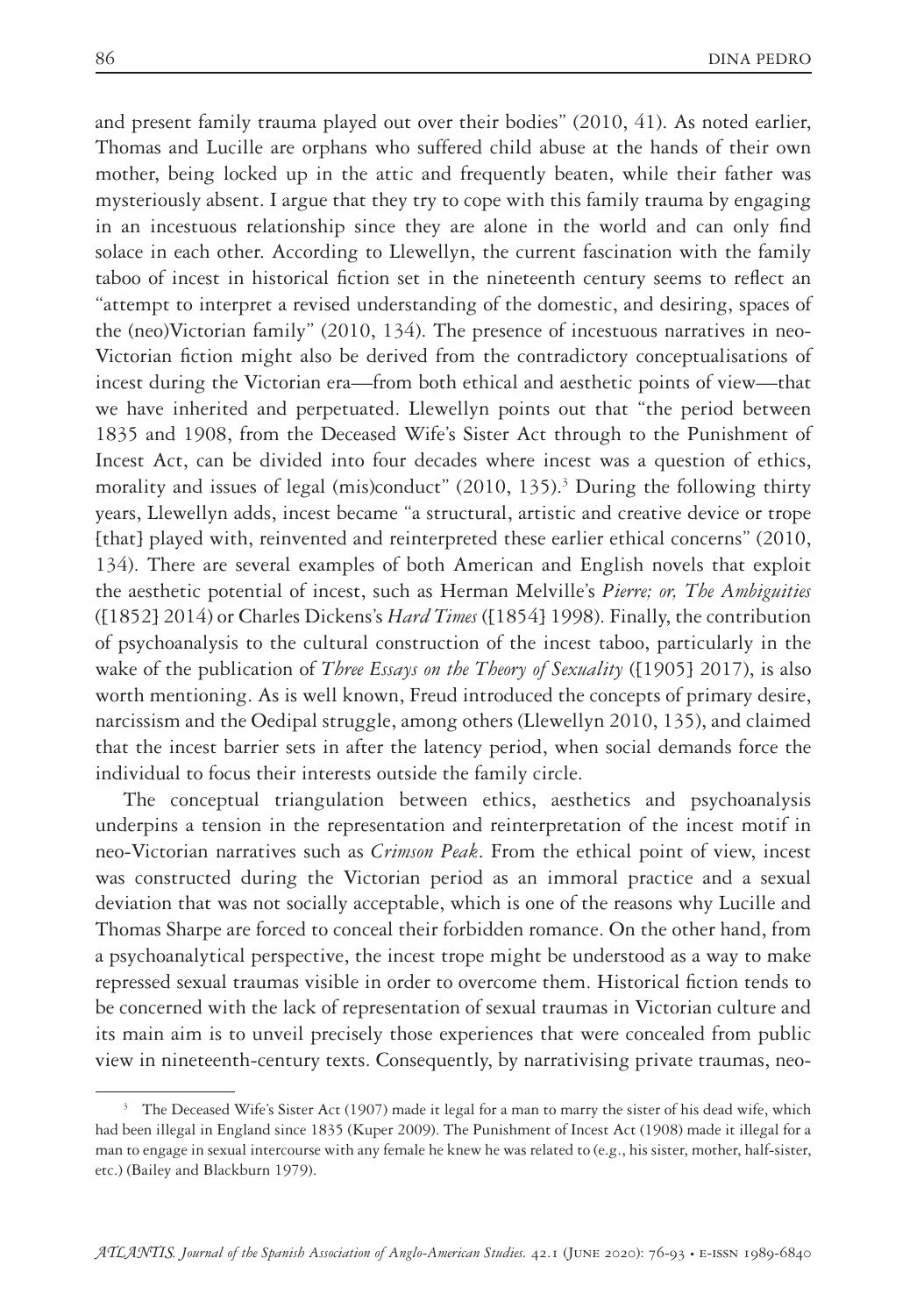Victorian works contribute to the healing process, as they turn to the past to expose personal crises and so work through them. In *Crimson Peak*, the incestuous relationship is made fully explicit near the end of the film, when Edith catches the siblings having sexual intercourse. The open portrayal of the incest motif in neo-Victorian retellings of trauma has a potentially cathartic effect, given that "the traumas of the past—so often ignored at the time—must be written in order for us to come to terms with our collective history; we must write the traumas of the past in order to confront and ultimately deal with them" (Cox 2014, 140). Finally, at an aesthetic level, Jessica Cox draws attention to the sensationalist nature of some contemporary works that build on personal traumas and claims that "whereas such narratives may serve to highlight past wrongs, they might also be read as both opportunistic and voyeuristic, indicative of a contemporary fascination with personal narratives of trauma" (2014, 139). With regard to *Crimson Peak*, it could be argued that Del Toro's use of the incestuous plotline partly capitalises on the morbid, voyeuristic expectations of contemporary audiences, even as it simultaneously asks them to bear witness to hidden past traumas.

The frequent revisitation of the dysfunctional nineteenth-century family in neo-Victorian film and fiction has also been linked to the fact that Victorian literature usually "revolves around flawed, fractured, dissolving, newly emerging (usually no less dysphoric) families: *Wuthering Heights*, *Jane Eyre*, *Great Expectations*, *The Woman in White*, *The Turn of the Screw*" (Heilmann and Llewellyn 2010, 65)—that is, around contradictory conceptualisations of the nuclear family, which we have inherited. In *Crimson Peak*, Del Toro clearly suggests that the traumatic experience of child abuse might have been what triggered the incest. According to Murphy, the sibling's incestuous relationship in the film is a "response to the childhood abuse they sustained at the hands of their brutal father and cold-hearted mother" (2016, 161). In other words, Del Toro portrays Thomas and Lucille not as monsters, but as survivors of domestic violence. As Weeber states, del Toro "transforms these villains into victims; victims of the brutality of the past whose only goal is to survive in a world becoming more modern" (2018, 124). This appears to be another common feature in Del Toro's films, where he portrays his nominal villains as morally ambiguous rather than defining them as unalloyedly evil (McDonald and Clark 2014, 3). The only love the Sharpe siblings ever experienced was from one another, and it is their perpetual solitude and interdependence that made them establish such a morbid bond. Lucille herself explains to Edith the nature of their romance: "but you should have seen him as a child, Thomas. He was perfect. So, from all his small infractions, from my mother's cane, I protected him. I took so many beatings. And when she found out about us, well... The only love Thomas and I ever knew was from one another. In these rotting walls. Hiding" (01:38:56).

The mother figure is also a central character in trauma narratives, even if she is not physically present. As Heilmann and Llewellyn assert, "the key figure, who once brought the family into being, the mother, is identified by her absence, and is often replaced by a defective surrogate" (2010, 65). In the case of the Sharpe siblings, their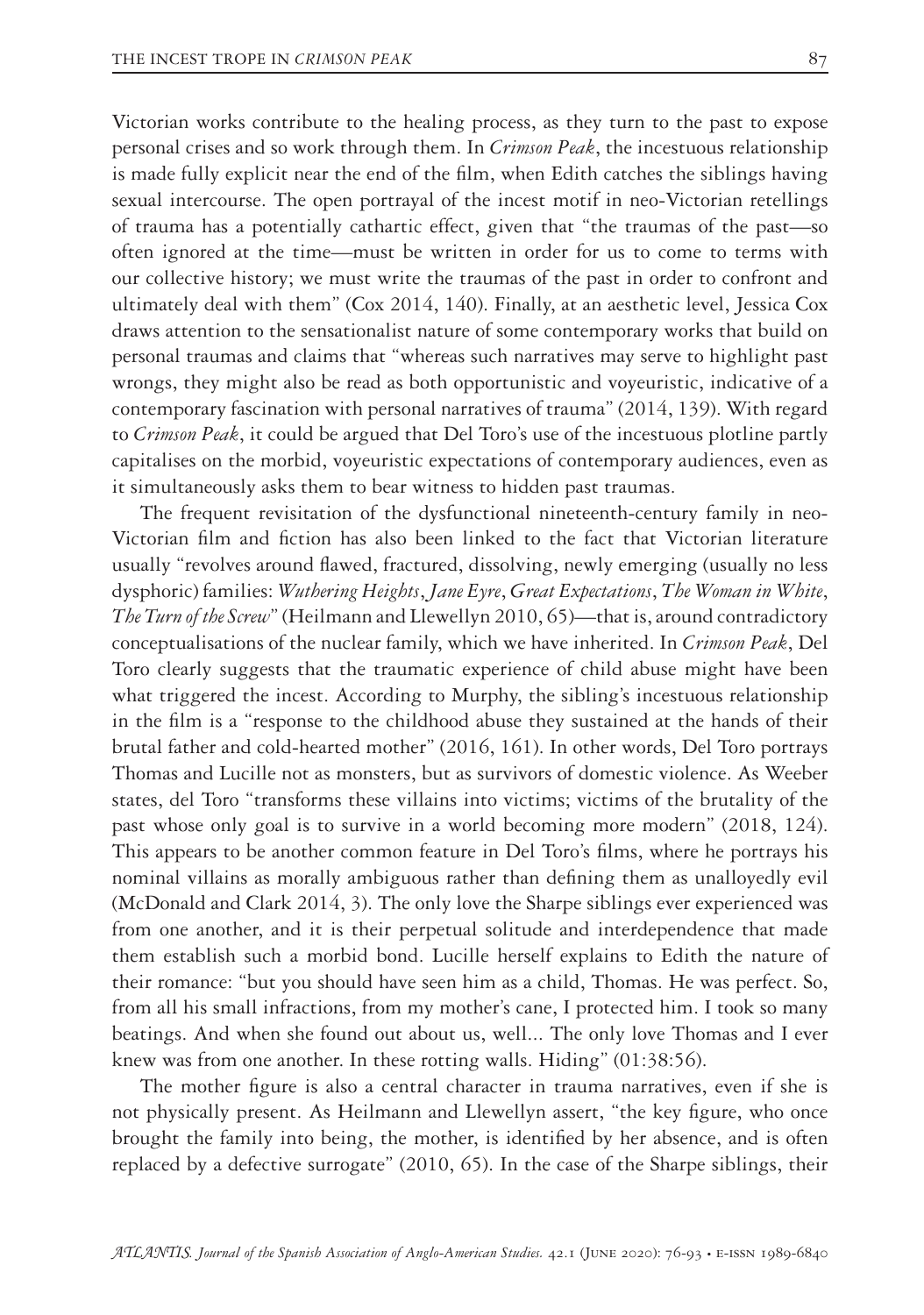mother was murdered by Lucille, who then assumed her authoritative role. She controls and manipulates Thomas into marrying wealthy heiresses in order to keep the Sharpe mines and the family name going. When these women are no longer useful, she poisons them. It could be argued, therefore, that there is a reversal of gender roles throughout the film, as Lucille adopts traits that have traditionally been associated with men authority, physical superiority and brutality—whereas Thomas displays attributes typically considered to be feminine—submission, compassion and empathy. Lucille is also the active villain, since she is the one that commits the horrendous crimes, whilst her brother remains a passive observer, merely seducing prospective victims that can provide them with the money they need. Jamil Mustafa explores the gender reversal in the film and describes Thomas as emasculated, since he "cannot provide for either his wife or his sister" (2018, 54)—neither as a lover nor as a provider—whereas Lucille is portrayed as "a penetrative and symbolically castrating, phallic mother surrogate"  $(2018, 55).$ <sup>4</sup> Khara Lukancic also points to the fact that gender reversal not only affects the siblings, but other characters in the film as well: "no longer passive and powerless, the female characters—Lucille and Edith—hold the agency. The male characters— Alan and Thomas—exist in the background as submissive or insignificant" (2018).

The siblings were not the only ones to be abused in Allerdale Hall. The film touches upon the social issue of gender violence, which was considered a private affair in Victorian England but has recently been brought to the forefront of public attention through the #MeToo Movement and feminist activism at large, which seek to give voice to survivors of sexual violence and challenge patriarchal "rape culture" (Fileborn and Loney-Howes 2019a, 1). Lucille tells Edith that her father frequently battered their mother, who was so seriously injured as a result of one of the beatings that Lucille had to nurse her: "I tended Mother in this bed. Father was a brute. He hated Mother. Broke her leg. Snapped it in two under his boot. She never quite healed. She was bedridden for a long time. But I cared for her. Fed her. Bathed her. Combed her hair. Rubbed liniment on her scars" (01:24:06). This confession reinforces the idea that the siblings grew up in a violent, abusive household and could rely only on each other in order to survive. Lucille hints at her and Thomas's involvement in their mother's death in her last promise to Edith, which comes across as ironically macabre: "But I made her better. I'll do the same with you. I'll make you better" (01:24:41). Nevertheless, their involvement in the murder is only confirmed once Dr. Alan McMichael, Edith's physician and one-time suitor, arrives at Allerdale Hall in order to save her from the Sharpe sibling's murderous intentions. He suggests that the perpetrator of Thomas's mother's death was actually Lucille, who he speculates was subsequently sent to a

<sup>4</sup> Thomas's efforts at saving the family business fail miserably, so he cannot support himself and Lucille and, therefore, depends on his wealthy wives to survive. As a lover, he is at first unable to consummate his marriage with Edith on the grounds of his incestuous relationship with Lucille. However, he eventually falls in love with his wife and manages to have sexual intercourse with her towards the end of the film. This makes his sister so terribly jealous and angry that she starts poisoning Edith's food in order to get rid of her.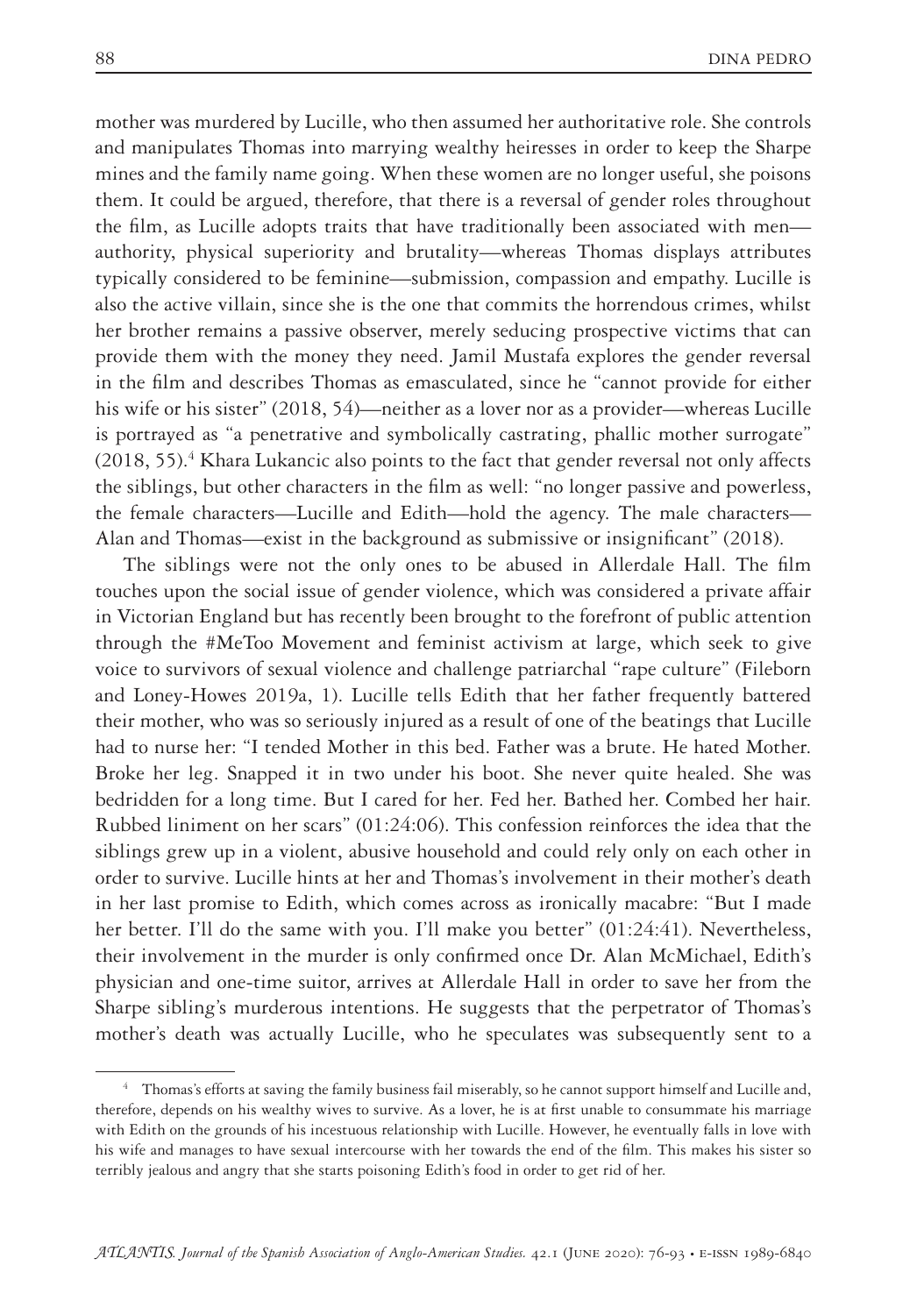mental institution: "Sir Thomas, you were only twelve at the time. After questioning by the police, you were sent to boarding school. As for Lucille, at fourteen, her story is less clear. A convent education in Switzerland, the news account says, but I think a different kind of institution" (01:33:47).

In contrast with the prominent role that their mother seems to have played in the siblings' lives, little is known about their father. Thomas tells Edith that he abandoned them after he lost the family fortune, leaving them in their mother's care. As Musap (2017, 9) states, Del Toro does not place masculine authority at the centre of the narrative, so the heteropatriarchal dominant figure is absent in the film. As a result, the house becomes a feminised space controlled by the siblings' mother and, later on, Lucille. This seems to confirm that, in narratives of family trauma, the mother is "the mark of trauma, literarily represented as the Urtext" (Heilmann and Llewellyn 2010, 65). In other words, the maternal figure appears to be the origin of the family crises and is, therefore, a key element to overcoming them. In *Crimson Peak* the mother was an authoritative, violent figure that triggered both the siblings' incest and their murderous nature. Once they verbalise that domestic abuse—when they explain the origins of their incestuous relationship to Edith towards the end of the film—Thomas comes to realise the brutality that surrounds them and becomes able to move past it. On the contrary, Lucille cannot bring herself to forgive their mother and holds on to her unnatural connection with her brother. In the end, she cannot overcome her traumatic past and becomes trapped by it, both literally and metaphorically, as will be seen.

It is also worth touching upon the metafictionally symbolic role that the Victorian family house plays in neo-Victorian fiction. According to Heilmann and Llewellyn, it acts as a site "of both alienation and ultimate reconciliation" and constitutes a "central metaphor of the legacy of Victorianism in neo-Victorian fiction" (2010, 65). Therefore, neo-Victorian characters need to go back to the ancestral home as the central locus of their traumatic experiences. This is also the case in Del Toro's film, where the family mansion is the place where the siblings experienced their childhood traumas and it keeps the secrets of the Sharpe's violent past, as Sir Thomas's wives are buried under the house itself. As a result, the house holds the key for Edith to uncover both the former wives' deaths and the siblings' past. Similarly, neo-Victorian authors manifest a need to revisit the Victorian era in order to uncover and come to terms with cultural traumas that have their origins in the nineteenth century.

Finally, concerning the siblings' possible atonement, Thomas redeems himself at the end of the film thanks to his love for Edith. He tries to prevent his sister from hurting the protagonist, but his attempts at convincing Lucille to leave the family estate behind and start a new life with him and Edith infuriate his sister. Lucille feels betrayed by her brother and lover and stabs him to death. Nonetheless, at the end of the film, Thomas reappears as a ghost and helps Edith murder Lucille. This appears to be his final act of redemption, after which his ghost vanishes from Allerdale Hall to rest in peace. Lucille, on the other hand, is an irreclaimable character,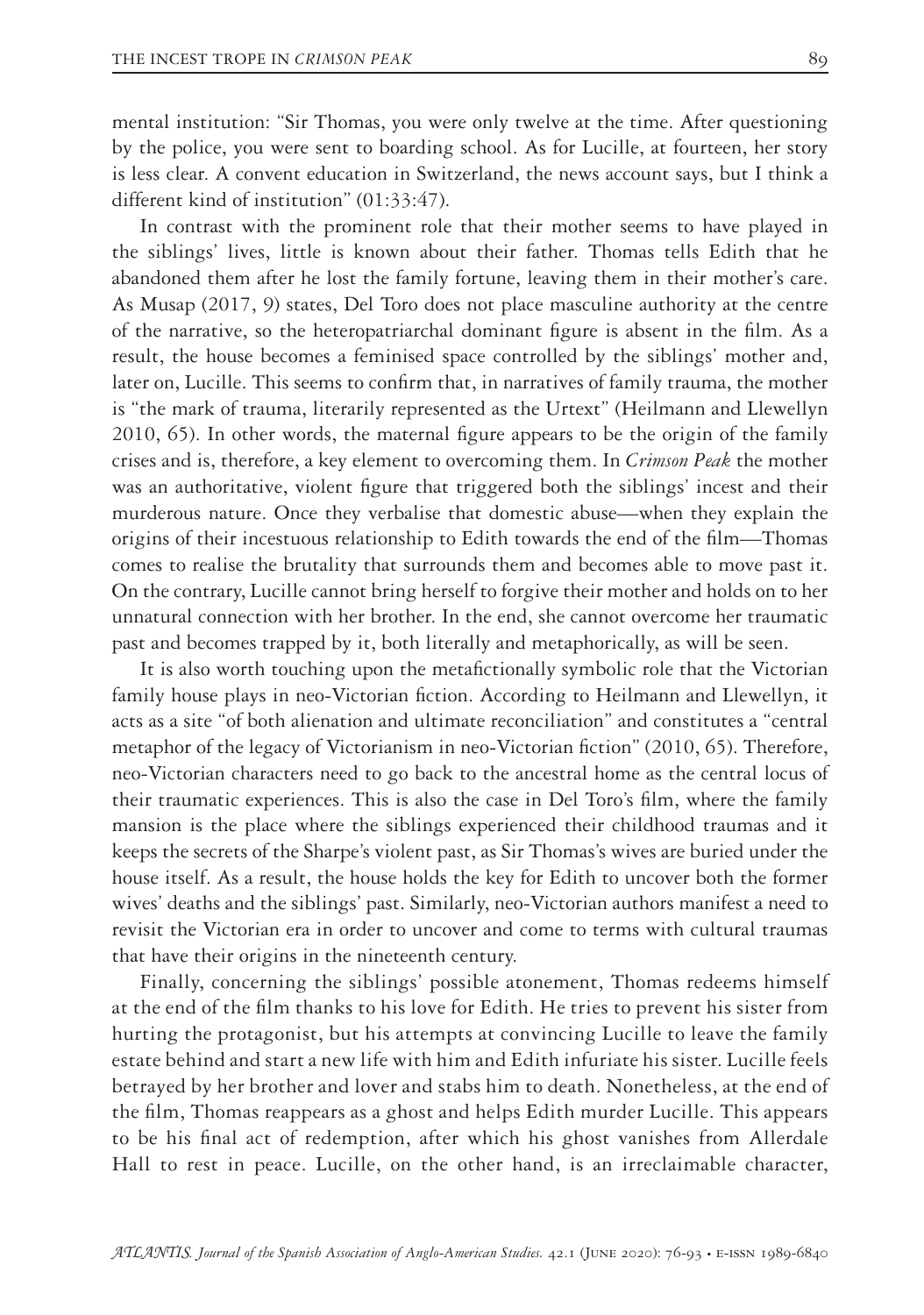whose unrequited love and thirst for revenge make it impossible for her soul to be saved in the end. According to Musap, Lucille is "punished for her violent desires and the disruption of the patriarchal system through the incestuous relationship between herself and Thomas and through the internalisation of patriarchal norms by assuming the position of the male villain" (2017, 12). Consequently, she is the only remaining ghost haunting Allerdale Hall, trapped within its rotting walls for all eternity. However, in spite of Edith's apparent triumph over the siblings' vampiric evil, there is no sense of closure in *Crimson Peak*. This, according to McDonald and Clark, is a common trait in Del Toro's films, where "although our protagonists may prevail, this is never a Hollywood happy ending involving a restauration [*sic*] of order" (2014, 3).

#### 5. Conclusion

In recent decades, the rise of neo-Victorian fiction and cinema has revealed nineteenthcentury personal crises that still resonate in present-day societies, thus giving contemporary audiences the opportunity to address traumatic issues from a temporal distance. In *Crimson Peak*, Del Toro recovers nineteenth-century marginalised voices and allows them to verbalise traumatic family experiences that have current relevance including incest, child abuse and gender violence.

The legacy of personal traumas that originated in the Victorian nuclear family reverberates in neo-Victorian works of fiction. In this article, I have explored the family traumas experienced by the Sharpe siblings in the neo-Victorian film *Crimson Peak*. First, in the wake of the socioeconomic transformations that were taking place at the end of the Victorian period, the Thomas and Lucille are condemned to a parasitical life—or to live as vampires—and take advantage of lonely, wealthy women in order to attempt to recover their family's glorious past. Two recurrent motifs in neo-Victorian Gothic fiction, the haunted house as the central locus of family traumas and the mother figure as their source, are revisited in *Crimson Peak*. The incestuous relationship the siblings engage in can be read as a way to cope with those traumas.

As mentioned in the article, the incest motif can be conceptualised from a threefold perspective: ethical, aesthetic and psychoanalytic. Neo-Victorian fiction and film draws on these three different approaches in an attempt to challenge idealised constructions of the Victorian family, as well as expose concealed family traumas. By confronting them, contemporary audiences might reflect on such nineteenth-century social concerns from a chronological and ethical distance and extend their empathy towards trauma survivors in fiction. At the same time, and perhaps most importantly, such ethical reflection might lead viewers to take an active stance vis-à-vis similar traumatic experiences undergone by survivors in the present world, outside fiction.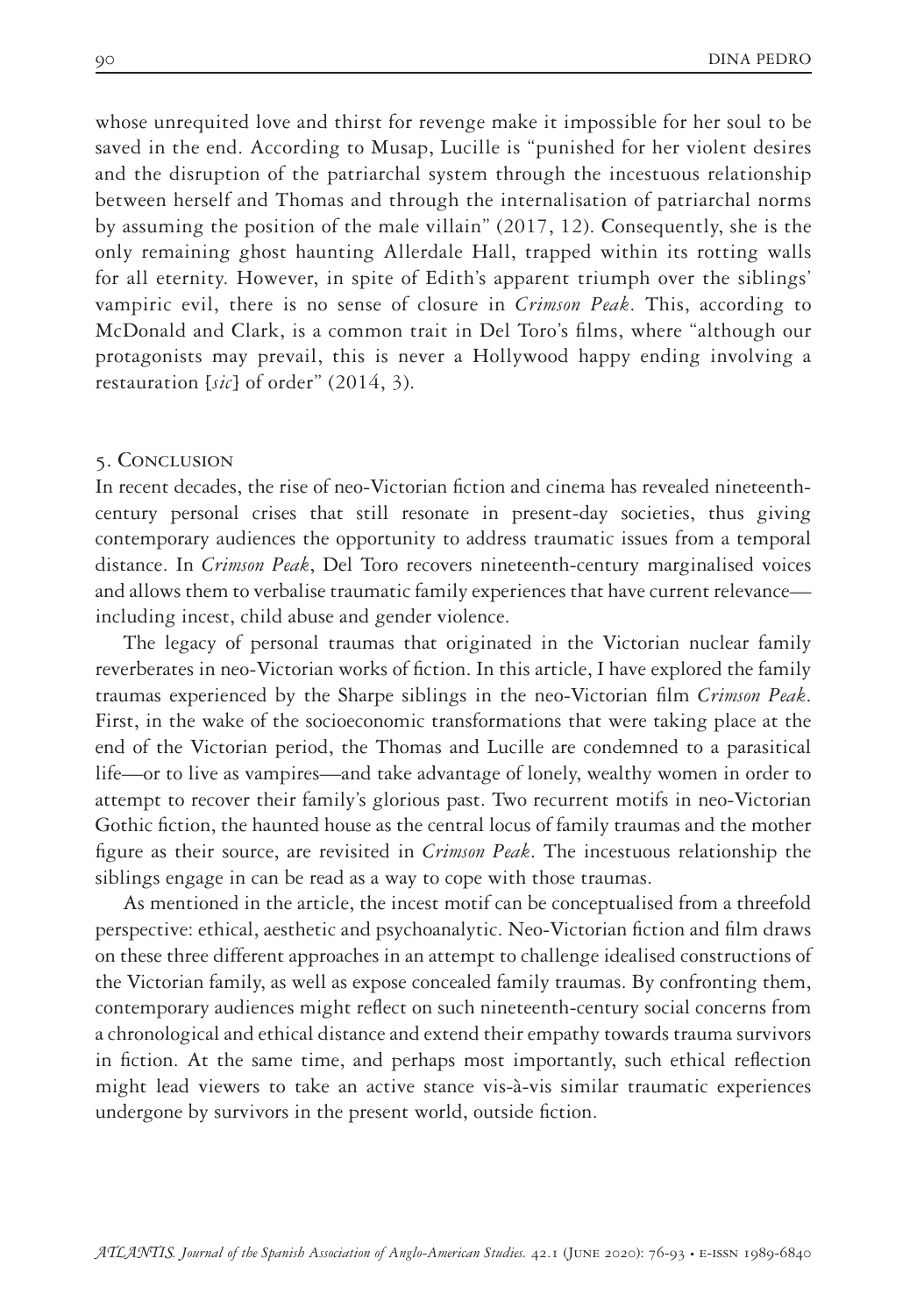**WORKS CITED** 

- Arias, Rosario and Patricia Pulham. (2009) 2010a. "Introduction." In Arias and Pulham 2010b, xi-xxv.
- —, eds. (2009) 2010b. *Haunting and Spectrality in Neo-Victorian Fiction: Possessing the Past*. Basingstoke and New York: Palgrave Macmillan.
- Bailey, Victor and Sheila Blackburn. 1979. "The Punishment of Incest Act 1908: A Case Study of Law Creation." *Criminal Law Review* 14: 708-18.
- Boehm-Schnitker, Nadine and Susanne Gruss, eds. 2014. *Neo-Victorian Literature and Culture: Immersions and Revisitations*. London and New York: Routledge.
- Brontë, Charlotte. (1847) 1987. *Jane Eyre*. New York: Bantam.
- Brontë, Emily. (1847) 2003. *Wuthering Heights*. New York: Penguin.
- Byatt, A. S. 1990. *Possession: A Romance.* New York: Random House.
- Cox, Jessica. 2014. "Narratives of Sexual Trauma in Contemporary Adaptations of *The Woman in White*." In Boehm-Schnitker and Gruss 2014, 137-49.
- Davies, Ann. 2008. "Guillermo del Toro's *Cronos*: The Vampire as Embodied Heterotopia." *Quarterly Review of Film and Video* 25 (5): 395-403.
- Davies, Ann, Deborah Shaw and Dolores Tierney, eds. 2014. *The Transnational Fantasies of Guillermo del Toro*. Basingstoke and New York: Palgrave Macmillan.
- Del Toro, Guillermo, dir. *Cronos*. 1993. CNCAIMC, Fondo de Fomento a la Calidad Cinematográfica and Instituto Mexicano de Cinematografía (IMCINE).
- —, dir. 2001. *The Devil's Backbone*. El Deseo, Tequila Gang and Anhelo Producciones.
- —, dir. 2004. *Hellboy*. Revolution Studios, Lawrence Gordon Productions and Starlite Films.
- —, dir. 2006. *Pan's Labyrinth*. Estudios Picasso, Wild Bunch and Tequila Gang.
- —, dir. 2008. *Hellboy II: The Golden Army*. Universal Pictures and Lawrence Gordon Productions.
- —. 2015a. "Ghost Hunter." Interview by Mar Diestro-Dópido. *Sight and Sound*, November 2015. [Accessed online on April 15, 2019].
- —, dir. 2015b. *Crimson Peak.* Double Dare You and Legendary Entertainment.
- —, dir. 2017. *The Shape of Water*. Double Dare You and Fox Searchlight.

Dickens, Charles. (1854) 1998. *Hard Times*. London: Wordsworth Classics.

- Fileborn, Bianca and Rachel Loney-Howes. 2019a. "Introduction: Mapping the Emergence of #MeToo." In Fileborn and Loney-Howes 2019b, 1-18.
- —, eds. 2019b. *#MeToo and the Politics of Social Change*. London: Palgrave Macmillan.
- Fowles, John. (1969) 1998. *The French Lieutenant's Woman*. New York: Back Bay.
- FREUD, Sigmund. (1905) 2017. *Three Essays on the Theory of Sexuality: The 1905 Edition*. London: Verso.
- Fukunaga, Cary, dir. 2011. *Jane Eyre*. Focus Features.
- Ganteau, Jean and Susana Onega, eds. 2011. *Ethics and Trauma in Contemporary British Fiction*. Amsterdam and New York: Rodopi.
- —. 2013a. "Introduction." In Ganteau and Onega 2013b, 1-16.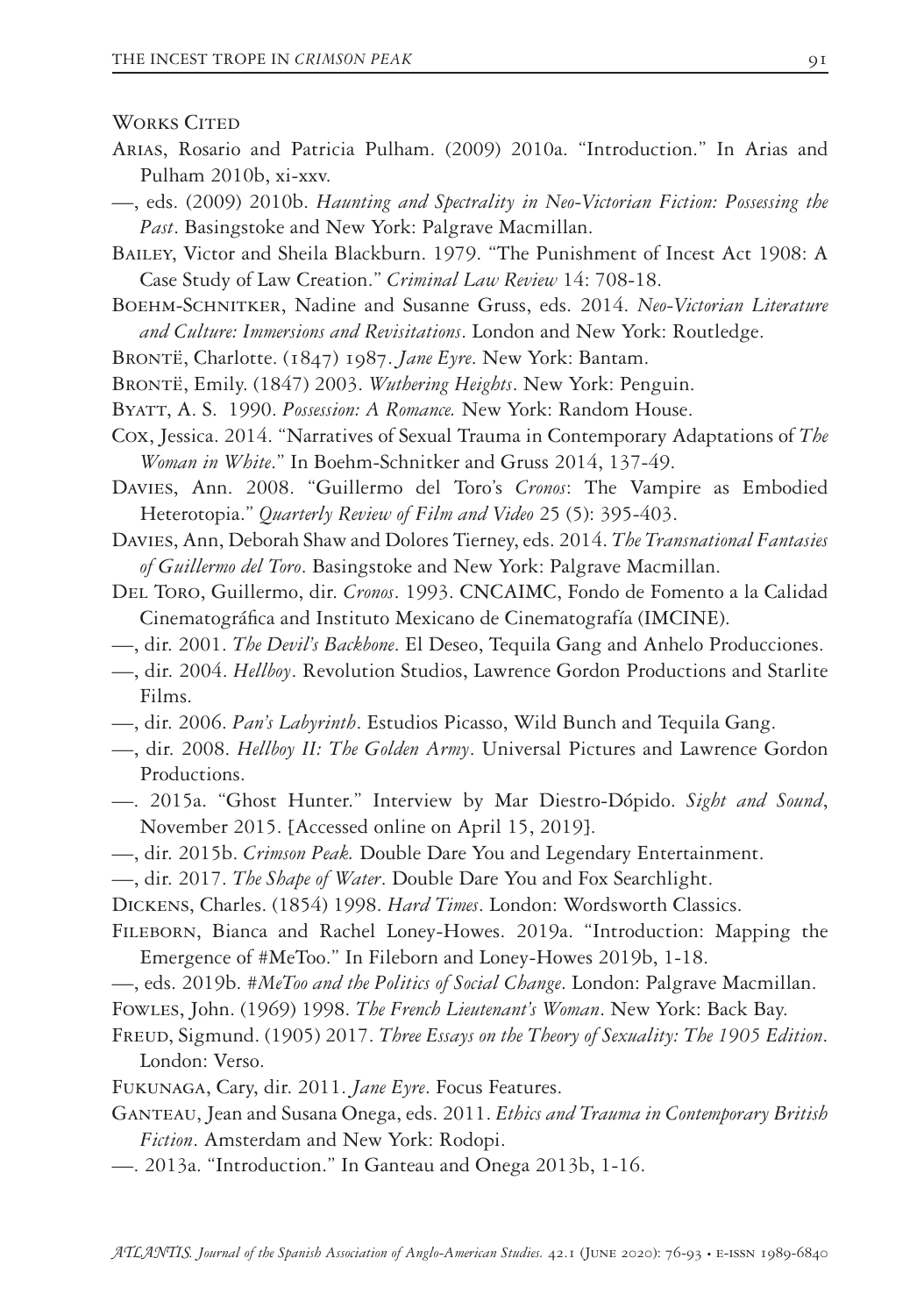- —, eds. 2013b. *Trauma and Romance in Contemporary British Narratives*. London and New York: Routledge.
- Griggs, Yvonne. 2018. *Adaptable TV: Rewiring the Text*. London: Palgrave Macmillan.
- Gruss, Susanne. 2014. "Spectres of the Past: Reading the Phantom of Family Trauma in Neo-Victorian Fiction." In Boehm-Schnitker and Gruss 2014, 123-36.
- Heilmann, Ann and Mark Llewellyn. 2010. *Neo-Victorianism: The Victorians in the Twenty-First Century, 1999-2009*. Basingstoke and New York: Palgrave Macmillan.
- Hutcheon, Linda. (1988) 2010. *A Poetics of Postmodernism: History, Theory, Fiction*. London and New York: Routledge.
- Kaplan, E. Anne. 2005. *Trauma Culture: The Politics of Terror and Loss in Media and Literature*. New Brunswick, NJ: Rutgers UP.
- Kohlke, Mary-Louise and Christian Gutleben, eds. 2010. *Neo-Victorian Tropes of Trauma: The Politics of Bearing After-Witness to Nineteenth-Century Suffering*. Amsterdam and New York: Rodopi.
- Kuper, Adam. 2009. *Incest and Influence: The Private Lives of Bourgeois England*. Cambridge, MA: Harvard UP.
- Le Fanu, Sheridan. (1872) 2013. *Carmilla: A Critical Edition*. Edited by Kathleen Costello-Sullivan. Syracuse, NY: Syracuse UP.
- Llewellyn, Mark. 2008. "What Is Neo-Victorian Studies?" *Neo-Victorian Studies* 1 (1): 164-85. [Accessed online on April 15, 2019].
- —. 2010. "'Perfectly innocent, natural, playful': Incest in Neo-Victorian Women's Writing." In Kohlke and Gutleben 2010, 133-60.
- Logan, John, dir. 2014-2016. *Penny Dreadful*. Desert Wolf Productions and Neal Street Productions.
- Lukancic, Khara. "Modifying the Gothic: Gender in *Crimson Peak*." Paper given at the Popular Culture Association National Conference, Indianapolis, March 2018.
- McDonald, Keith and Roger Clark. 2014. *Guillermo del Toro: Film as Alchemic Art*. London: Bloomsbury.
- Melville, Herman. (1852) 2014. *Pierre; or, The Ambiguities*. New York: Wentworth.
- Mitchell, Kate. 2010. *History and Cultural Memory in Neo-Victorian Fiction: Victorian Afterimages*. Basingstoke and New York: Palgrave Macmillan.
- Murphy, Bernice M. 2016. "*Crimson Peak*." *The Irish Journal of Gothic and Horror Studies* 15: 159-63.
- Musap, Emilia. 2017. "Monstrous Domesticity—Home as a Site of Oppression in *Crimson Peak.*" *SIC: A Journal of Literature, Culture and Literary Translation* 1 (8): 1-14.
- Mustafa, Jamil. 2018. "Representations of Masculinity in Neo-Victorian Film and Television." *Neo-Victorian Studies* 11 (1): 38-64.
- Piatti-Farnell, Lorna. 2013. *The Vampire in Contemporary Popular Literature*. London and New York: Routledge.
- Poe, Edgar Allan. 2013. *Stories for Halloween*. London: Vintage.